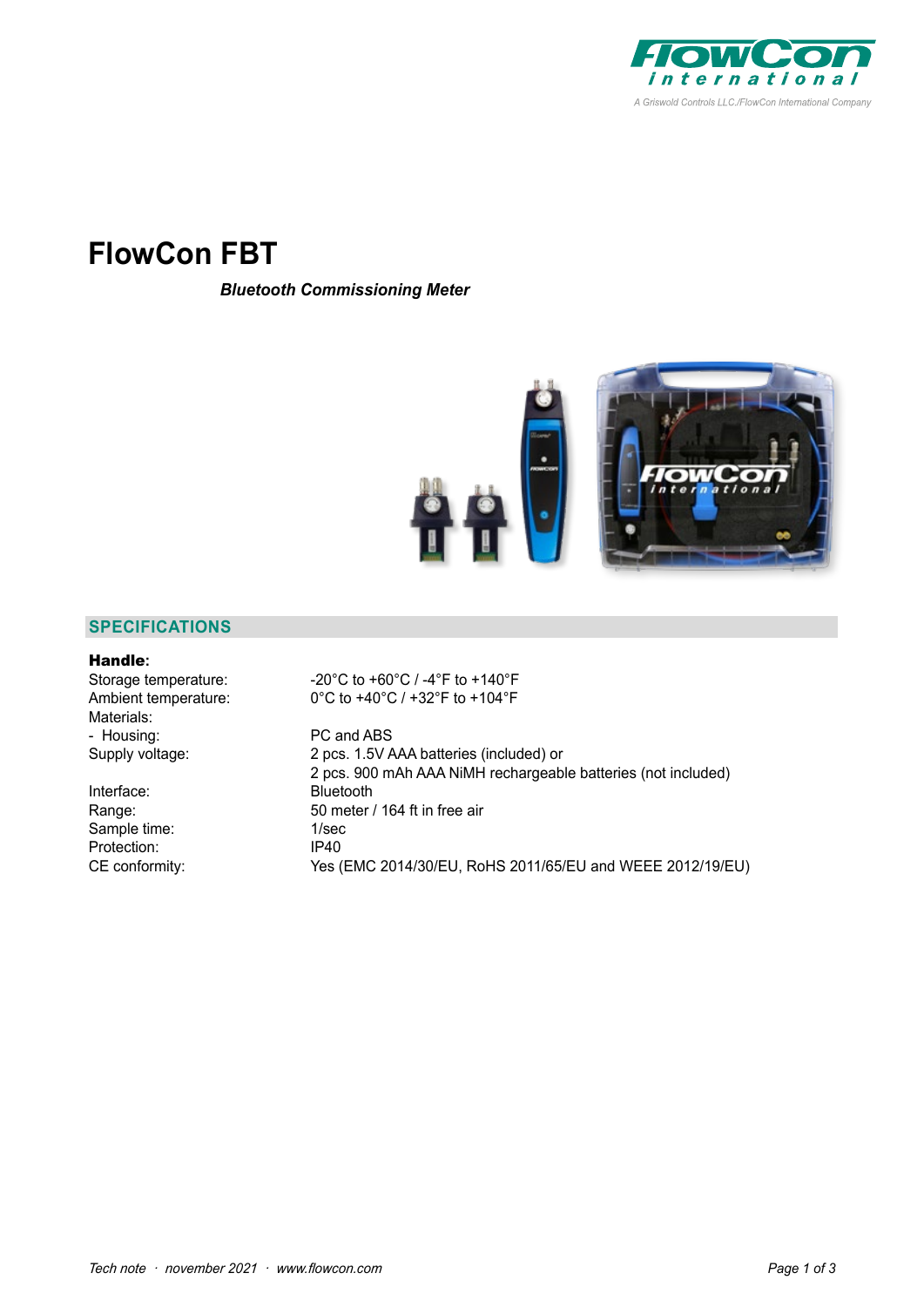## **SPECIFICATIONS (...continued)**

## Plug-in modules (pressure sensors):

| Media temperature:          | -20°C to +85°C / -4°F to +185°F                            |
|-----------------------------|------------------------------------------------------------|
| Maximum operating pressure: | PT85: 1400 kPa / 203 psi                                   |
|                             | PT86: 3500 kPa / 507 psi                                   |
| $\Delta P$ range:           | PT85: 0-700 kPaD / 0-101 psid (standard)                   |
|                             | PT86: 0-2000 kPaD / 0-290 psid                             |
| Medium:                     | Non-aggressive liquids and gases in HVAC applications      |
| Material:                   |                                                            |
| - Housing:                  | PC and ABS                                                 |
| - Tubes:                    | PU.                                                        |
| - Needles:                  | Nickle-plated brass and stainless steel AISI 303           |
| Connecting tubes:           | 1.5 meter $/5$ ft                                          |
| Connecting needles:         | $\varphi$ 2.8 mm x 36 mm / $\varphi$ 0.11 in x 1.42 in     |
| Connection socket:          | 2 pcs. DN5 connection                                      |
| Performance data:           |                                                            |
| - Measuring principle:      | Piezoresistive sensor                                      |
| - Accuracy:                 | PT85: 1 kPa / 0.145 psi or 1% reading                      |
|                             | PT86: 2.5 kPa / 0.363 psi or 1% reading                    |
| - Resolution:               | PT85: 0.01 kPa <100 kPa or 0.1 kPa >100 kPa /              |
|                             | 0.0015 psi <14.5 psi and 0.015 psi >14.5 psi               |
|                             | PT86: 1 kPa / 0.15 psi                                     |
| - Selectable units:         | kPa and psi depending on selected unit in the FlowCon App. |

## **DIMENSIONS AND WEIGHT (NOMINAL)**

| <b>FlowCon part</b>           |               | н                        | H1                       | H <sub>2</sub> | D            | Weight                                   |
|-------------------------------|---------------|--------------------------|--------------------------|----------------|--------------|------------------------------------------|
|                               | $mm$ (in)     | $mm$ (in)                | $mm$ (in)                | $mm$ (in)      | $mm$ (in)    | kg (lb)                                  |
| Handle<br>(without top cover) | 45<br>(1.77)  | 140<br>(5.51)            | $\overline{\phantom{a}}$ |                | 39<br>(1.54) | 0.113<br>(0.25)                          |
| <b>PT85</b>                   | 40<br>(1.58)  | $\overline{\phantom{a}}$ | 44<br>(1.73)             | 81<br>(3.19)   | 33<br>(1.30) | 0.094<br>(0.21)                          |
| <b>PT86</b>                   | 44<br>(1.73)  | -                        | 52<br>(2.05)             | 88<br>(3.47)   | 37<br>(1.46) | 0.107<br>(0.24)                          |
| Case                          | 375<br>(14.8) | 315<br>(12.4)            | $\overline{\phantom{a}}$ |                | 75<br>(2.95) | 1.4 <sup>1</sup><br>$(3.1)$ <sup>1</sup> |

Note 1: Inclusive PT85, hoses and fittings.



Handle with plug-in module